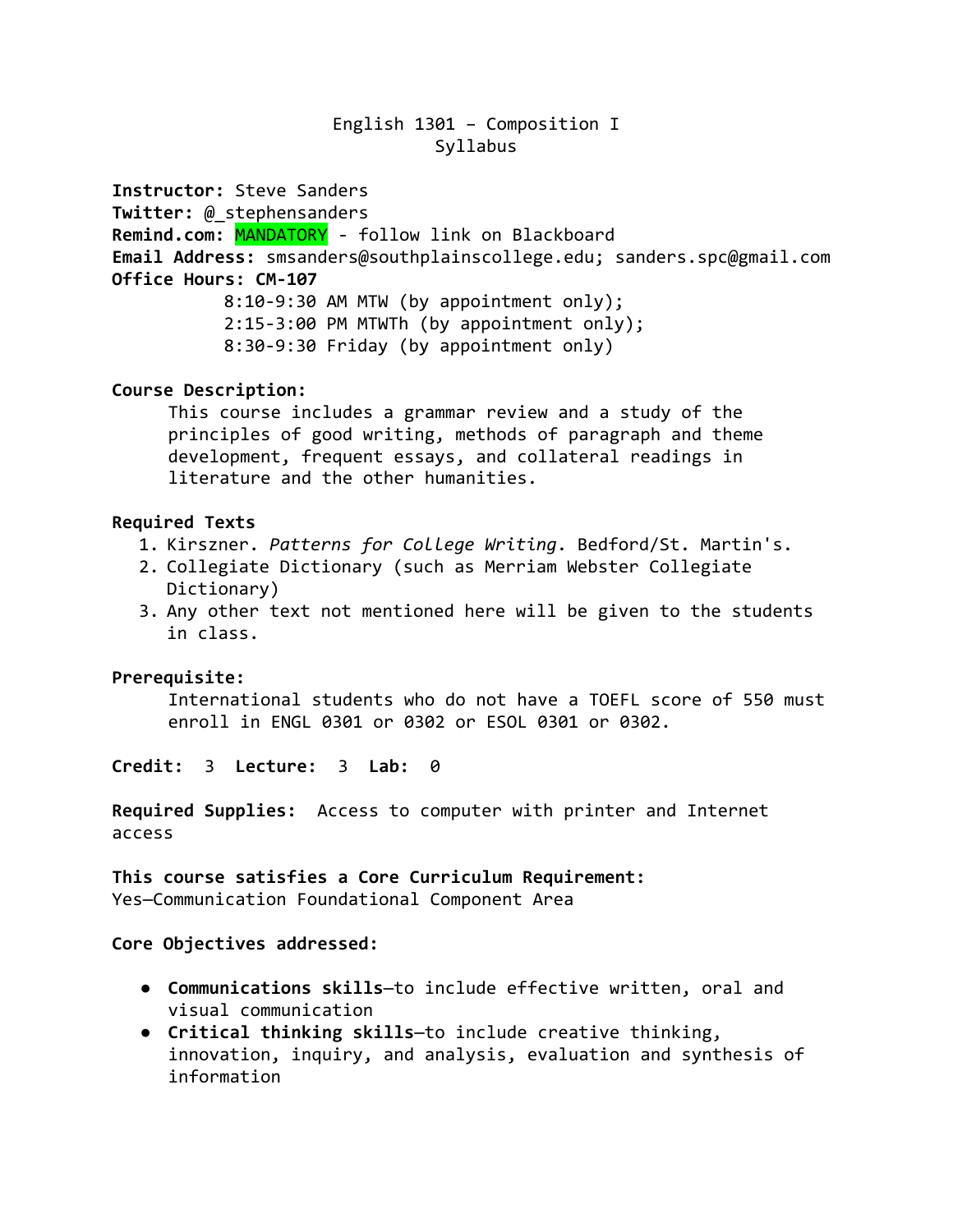- **Teamwork**—to include the ability to consider different points of view and to work effectively with others to support a shared purpose or goal
- **Personal Responsibility**—to include the ability to connect choices, actions, and consequences to ethical decision-making.

## **Course Purpose:**

The purpose of English 1301 is to help students understand and apply the standards of correctness in formal thought and the written English Language. English 1301 helps students to think well by teaching them to read and write well through its focus on the writing process, on the use of appropriate grammar and diction, on the use of logic, and on the different methods of essay development. Collateral readings from all areas of the humanities are included.

# **Student Learning Outcomes (A)**

Upon completion of the course, the student will show competence in the course objectives listed below:

- 1. Understand that writing is an interactive process that includes prewriting, writing and revision and apply those principles to the assignments/papers
- 2. Develop a paper in an appropriate and logical order/structure/mode
- 3. Use revision to rectify structural, unity/focus, developmental, grammatical, or mechanical issues with a paper
- 4. Analyze and appreciate professional writers' work by understanding its message, how it communicates, and how it impacts the reader.
- 5. Apply the principles of the writing process in tailoring sentence structure, tone, diction, overall style, and mode to both fit the assignment and audience in order to promote coherence and effective communication
- 6. Apply the principles of logic to the writing in order to make its communication more efficient, coherent, and powerful
- 7. Apply the principles of unity and coherence in order to help the writing be focused and promote more effective communication
- 8. Apply the principle of parallelism in order to make the writing more coherent, logical easily read and understood, and structured
- 9. Write an essay in standard English (the criteria being those described in the current required handbook) in order to follow the writing process regarding the style requirements of academic writing
- 10. Understand and apply the grammatical and mechanical elements of writing in order to promote effective and powerful communication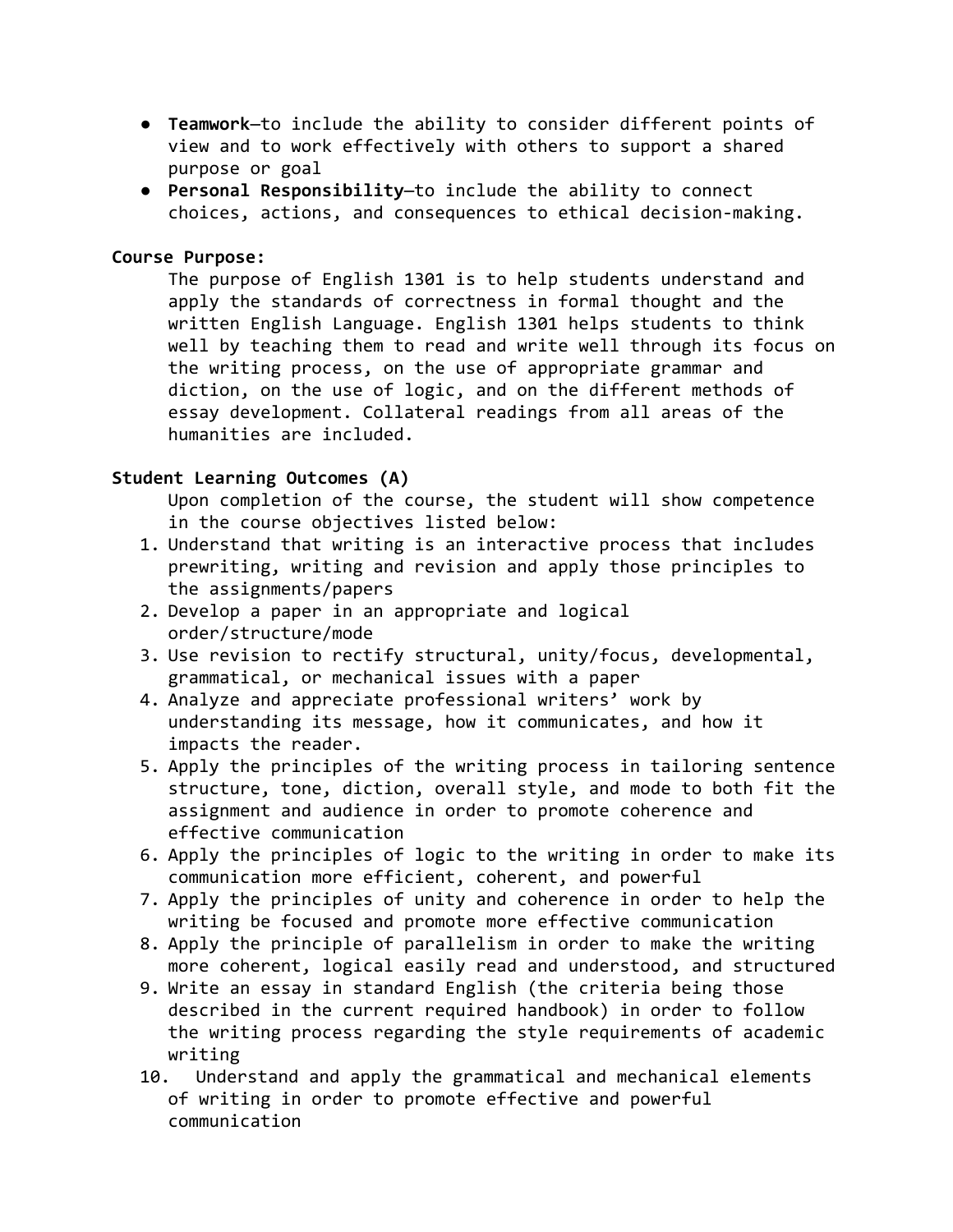- 11. Be able to analyze a student's own work or a classmate's work and to determine if anything needs to be changed for the work to fit the assignment, be more developed, or communicate more effectively and then convey it in writing to the student
- 12. Make constructive suggestions for others' work during peer editing or other critiques or presentations
- 13. Do group work by working with other members of the class in order to complete the assignment by contributing to the project while interacting with other members of the group in order to do so.

### **Course Requirements (B):**

- 1. Be on time and regularly attend class (See "Attendance Policy")
- 2. Be responsible for the learning process, including preparation for class, such as reading and homework; participation in class discussions, including asking relevant questions; getting assignments and/or notes if absent; and accepting responsibility for not understanding an assignment or failing an assignment
- 3. Be responsible for having an appropriate attitude and using appropriate language in academic environments; not use condescending, inflammatory or profane rhetoric, whether verbally or in written form, in academic environments
- 4. Have respectful behavior toward instructor and classmates in order to contribute to the atmosphere necessary for learning
- 5. Be responsible for courteous actions to others, *especially by putting away cell phones* and other distractions while in class
- 6. Be responsible for writing down all grades and applying them to the grading scale used for the class, which is shown in the course's policy statement/syllabus
- 7. Submit all assignments in accordance with due dates, formats, and requirements
- 8. Avoid all forms of cheating and plagiarism on all assignments, including improper collaboration
- 9. Ask questions when something is unclear.

### **Outcomes Inventory:**

A pre- and post-test **may** be used to determine the extent of improvement that the students have gained during the semester; the tests will be given at either the discretion of the instructor or departmentally assigned.

### **Methods of Evaluation**

1. Students will complete three 500 (min.) - 600 (max.) word essays to be graded according to the requirements in this syllabus. Word counts are to be printed on the last page of each essay.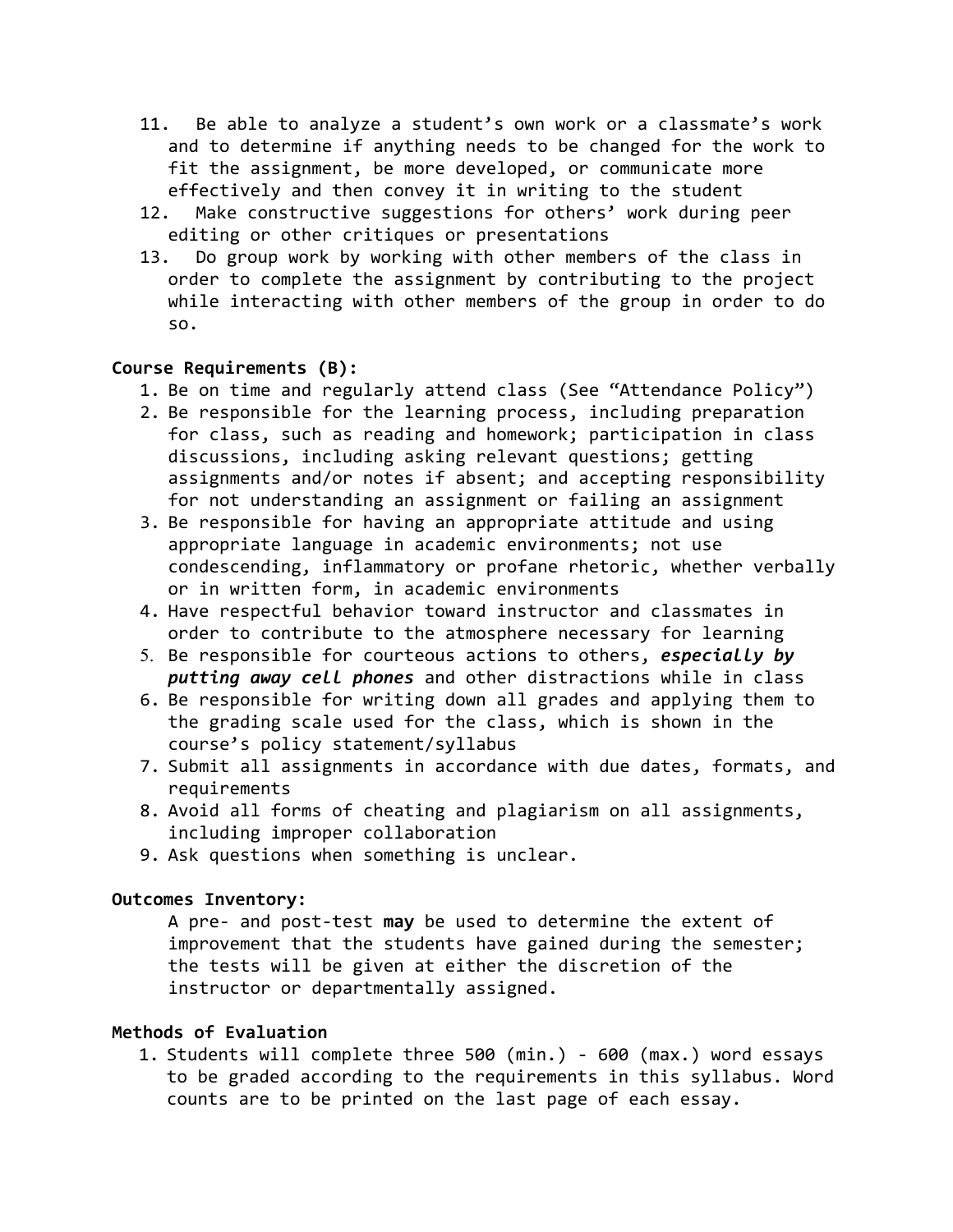2. Students will complete various assignments to assess understanding of class readings and discussions (written assignments, quizzes, exams).

### **Composition Requirements**

- 1. All compositions must successfully use the conventions of standard grammar.
- 2. All compositions must be properly developed.
- 3. All compositions must be properly unified and coherent.
- 4. All compositions must properly utilize logic, facts, and argumentation to advance its thesis.

### **Composition Foci**

- 1. Central Idea
- 2. Organization
- 3. Sentence Structure
- 4. Diction
- 5. Mechanics
- 6. Creativity/Originality

#### **Grades**

Daily Grades (20%): classwork, quizzes Major Grades (80% grades): finished essays, exams

#### **Due Dates**

All assignments are due on the days listed on the syllabus calendar. *Late assignments (no matter the reason) will not be accepted.* If, for some odd reason, the calendar must be changed, then it will be noted in class.

### *Essays*

All essays (planning work, rough draft, and final draft) are due on the dates on the course calendar. No final draft of an essay will be accepted without its planning work and rough draft.

# *Quizzes*

Quizzes may be either *scheduled or unscheduled.* Please be prepared for them by paying attention, taking notes, participating in discussions, and successfully completing your assignments.

#### *Exams*

Exams are scheduled on the calendar and may either be objective or subjective.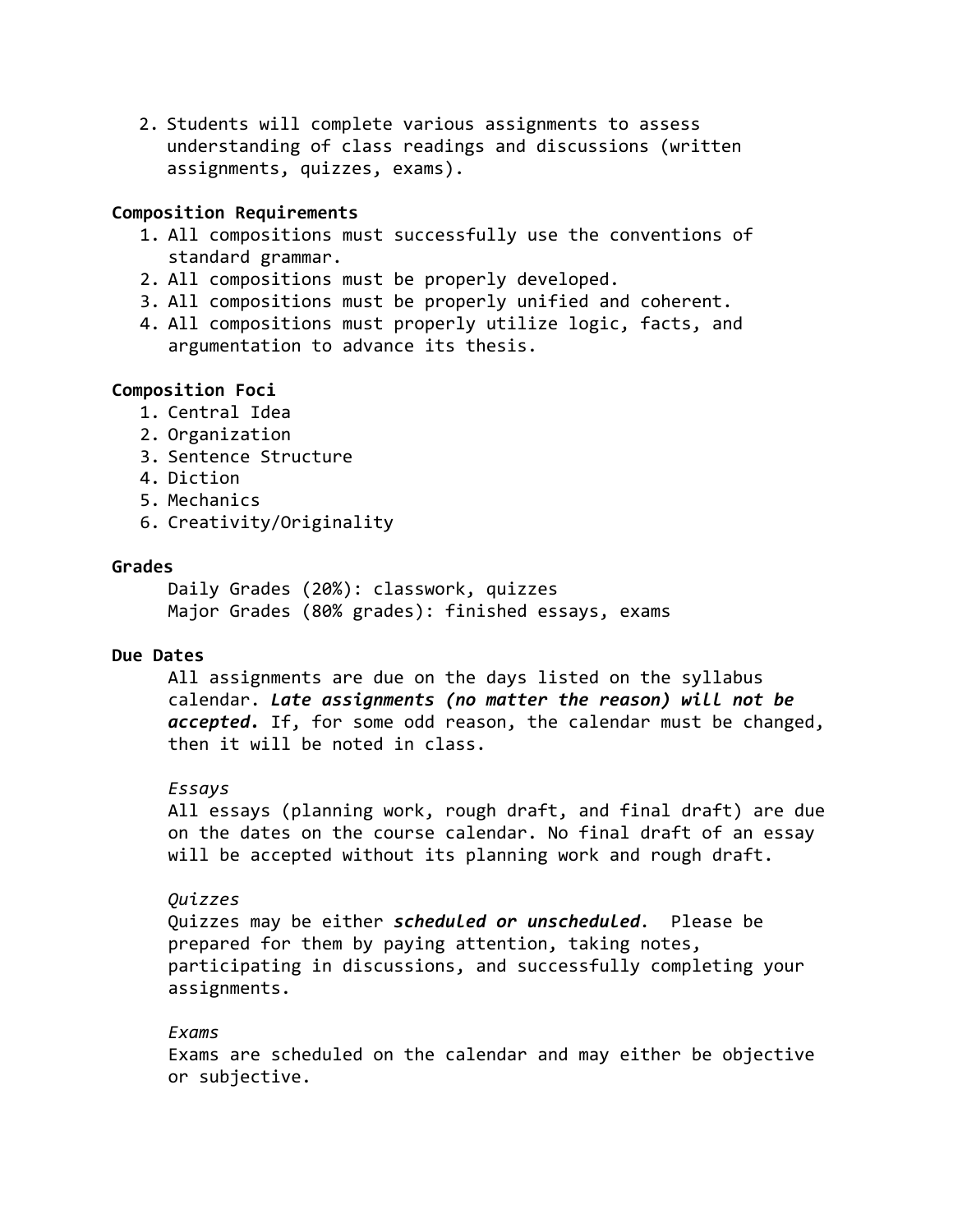### **Extra Credit (optional):**

- Submit a 30,000-50,000 word original novel by the last regular class day of the semester to have your lowest essay grade raised by 2 letter grades or to an "A," whichever is lower. The novel MUST be original (in other words, not plagiarized--I will check using Google and the various plagiarism tools available) and shared via Google Docs to sanders.spc@gmail.com as a Google Doc by 11:59 PM on the last regular class day of the semester to be valid.
- Watch the film *Helvetica* and write and email a 150 word review of the film by the last regular class day of the semester to have your lowest remaining quiz dropped.

### **Grading Policy**

- $A = 90 100$
- $B = 80 89$

```
C = 70 - 79 (Class credit is only given for a grade of "C" or
above.)
```
 $D = 60 - 69$  $F = 59$  or below

### **Class Attendance Policy**

Students in English 1301 are expected to be on time. *If you are late to class, then you are considered absent* but will be allowed to stay in class and submit assignments due that day for full credit. If you are late to class and choose to stay, please enter quietly and take your seat.

If you pack up and leave before class is dismissed for the day, then you will be counted absent.

**After four (4) absences, you will be dropped from the class with a grade of "X" or "F" as determined by the instructor.**

Note: Official South Plains College-related absences will not count towards being dropped from the class, though one must submit to me official, signed documentation from S.P.C. for the absence on the day of your return.

*Any other absence* will count towards being dropped from the class.

It is the student's responsibility to verify administrative drops for excessive absences through MySPC using his or her student online account. If it is determined that a student is awarded financial aid for a class or classes in which the student never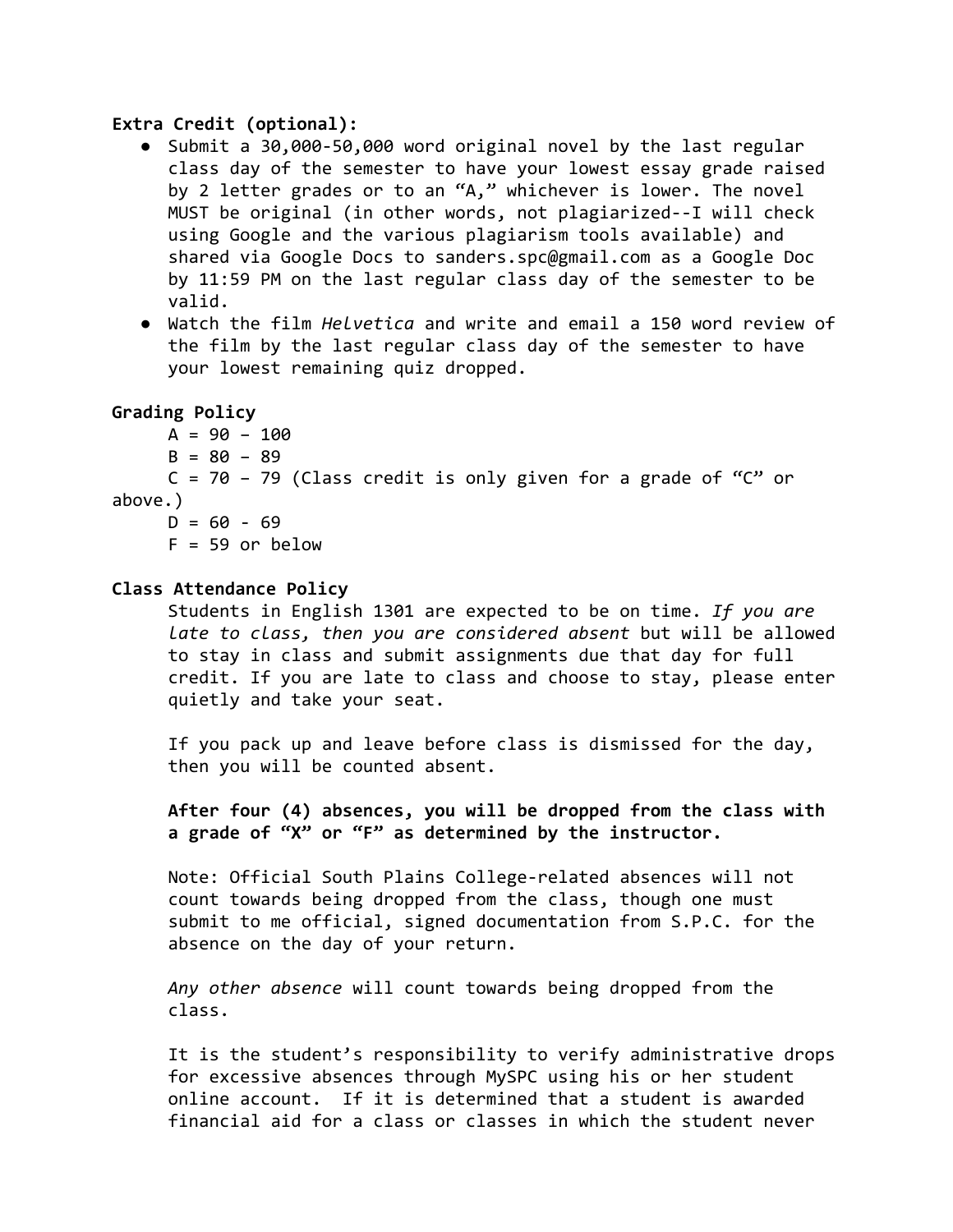attended or participated, the financial aid award will be adjusted in accordance with the classes in which the student did attend/participate and the student will owe any balance resulting from the adjustment.

#### **Students with Disabilities**

Students with disabilities, including but not limited to physical, psychiatric, or learning disabilities, who wish to request accommodations in this class should notify the Disability Services Office early in the semester so that the appropriate arrangements may be made. In accordance with federal law, a student requesting accommodations must provide acceptable documentation of his/her disability to the Disability Services Office. For more information, call or visit the Disability Services Office at Levelland (Student Health & Wellness Office) 806-716-2577, Reese Center (Building 8) 806-716-4675, or Plainview Center (Main Office) 806-716-4302 or 806-296-9611.

## **Statement of Nondiscrimination**

It is the policy of this instructor not to discriminate on the basis of age, color, disability, ethnicity, gender, national origin, race, religion, or sexual orientation. This instructor will comply with federal, state, and professional equal opportunity regulations.

#### **Title IX Pregnancy Accommodations Statement**

If you are pregnant, or have given birth within six months, under Title IX you have a right to reasonable accommodations to help continue your education. To activate accommodations you must submit a Title IX pregnancy accommodations request, along with specific medical documentation, to the Director of Health and Wellness. Once approved, notification will be sent to the student and instructors. It is the student's responsibility to work with the instructor to arrange accommodations. Contact Crystal Gilster, Director of Health and Wellness at 806-716-2362, or email cgilster@southplainscollege.edu for assistance.

### **Student Code of Conduct Policy**

Any successful learning experience requires mutual respect on the part of the student and the instructor. Neither instructor nor student should be subject to others' behavior that is rude, disruptive, intimidating, aggressive, or demeaning**.** Student conduct that disrupts the learning process or is deemed disrespectful or threatening shall not be tolerated and may lead to disciplinary action and/or removal from class.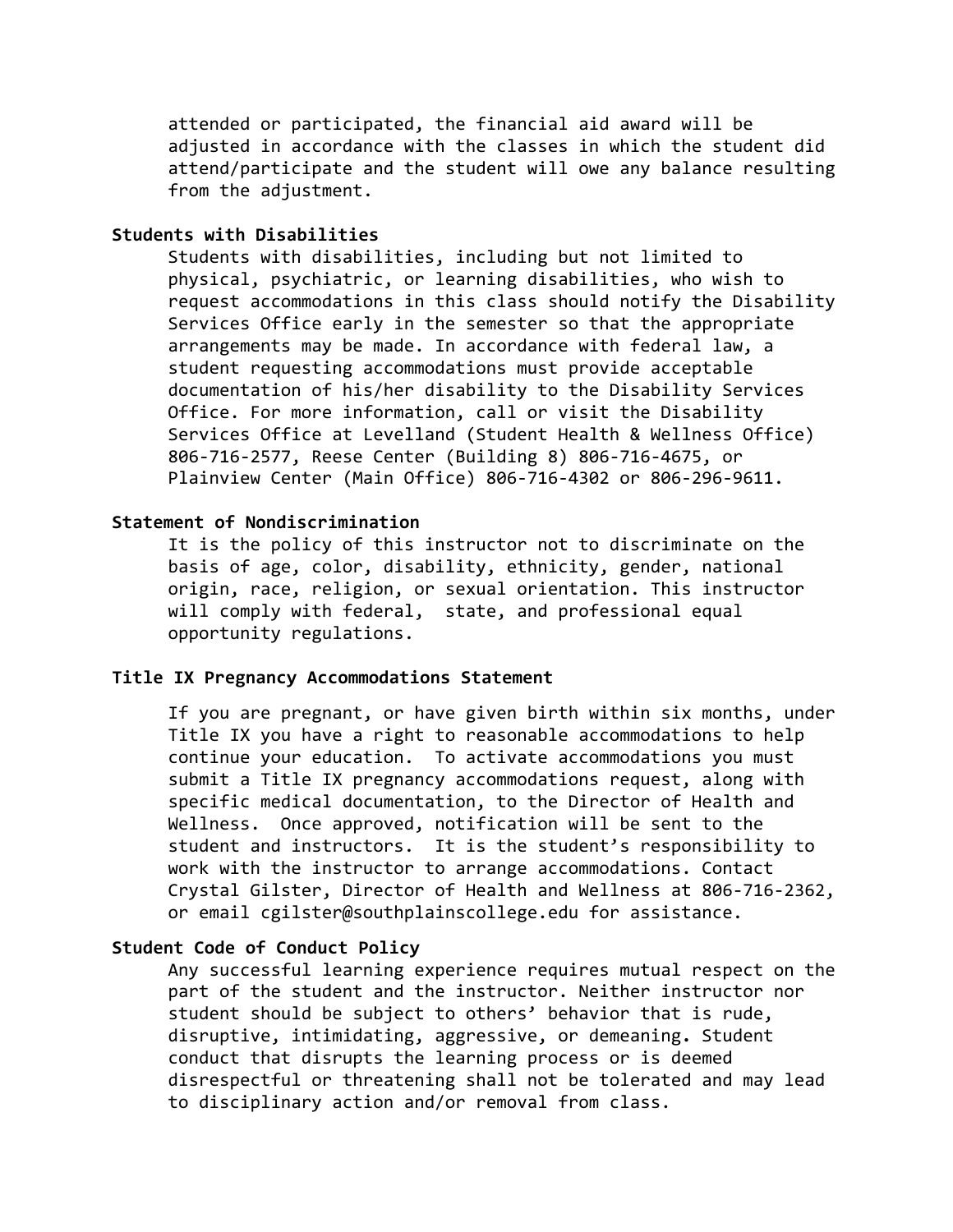# **Diversity Policy**

In this class, the instructor will endeavor to establish and support an environment that values and nurtures individual and group differences and encourages engagement and interaction. Understanding and respecting multiple experiences and perspectives will serve to challenge and stimulate all participants to learn about others, about the larger world, and about themselves.

# **Plagiarism and Cheating**

Students are expected to do their own work on all projects, quizzes, assignments, and papers. Failure to comply with this policy will result in an F for the assignment and can result in an F for the course if circumstances warrant.

*Plagiarism violations include, but are not limited to, the following:*

- Turning in a paper that has been purchased, borrowed, or downloaded from another student, an online term paper site, or a mail order term paper mill;
- Cutting and pasting together information from books, articles, other papers, or online sites without providing proper documentation;
- Using direct quotations (three or more words) from a source without showing them to be direct quotations and citing them; or
- Missing in-text citations.

*Cheating violations include, but are not limited to, the following:*

- Obtaining an examination by stealing or collusion;
- Discovering the content of an examination before it is given;
- Using an unauthorized source of information (notes, textbook, text messaging, internet) during an examination, quiz, or homework assignment;
- Entering an office or building to obtain unfair advantage;
- Taking an examination for another;
- Altering grade records;
- Copying another's work during an examination or on a homework assignment;
- Rewriting another student's work in Peer Editing so that the writing is no longer the original student's;
- Taking pictures of a test, test answers, or someone else's paper.

# **Syllabus Calendar**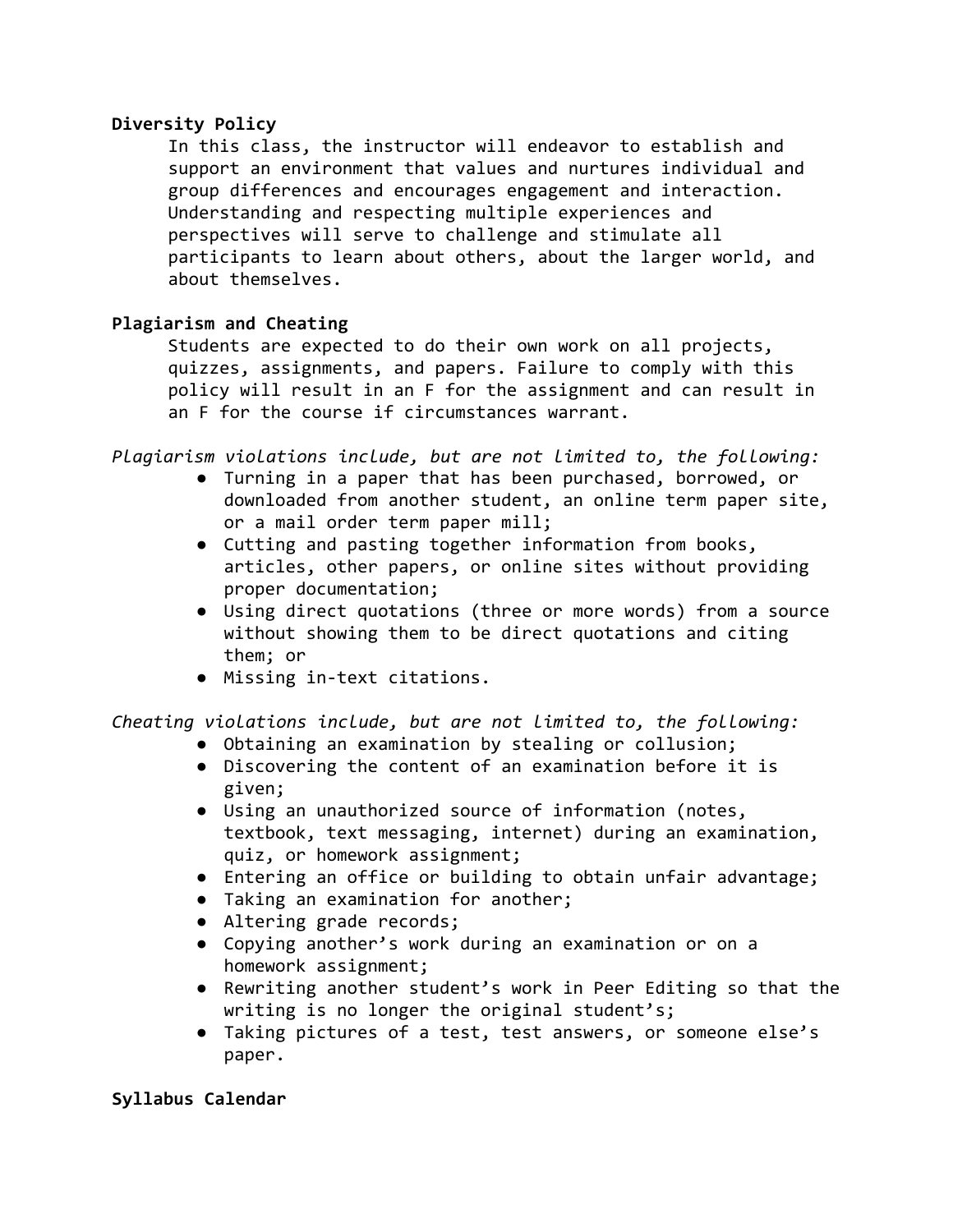All the due dates for work are on the course calendar. And, while the due dates probably will not be moved, the teacher reserves the right to make changes to the calendar because of unforeseen events and the havoc they might wreak upon the schedule. In most cases, though, refer to the calendar for the dates assignments are due. If you don't know the day any given assignment is due, then ask the teacher.

### **Email Policy:**

Due to privacy concerns, the teacher will not discuss grades through email. If you would like to talk about your grades or assignments, please make an appointment (using email, if necessary) for this purpose. (See the teacher schedule at the beginning of the syllabus.)

### **Cell Phone Policy**

 $9 - 1 - 1$ .

- Please turn your phone to silent/no-vibration while in class.
- Please do not answer your phone during lecture or discussion time.
- Please do not text during lecture or discussion time.
- All mobile devices are to be put away during quizzes and tests.
- If non-adherence to this policy becomes consistent and/or constant, you will be asked to leave the class and be assigned an absence for each infraction.

*\*\*I realize emergency situations occur. Please let me know before class if you are expecting an important message or call, and exit the room in order to answer your device.*

### **Campus Concealed Carry syllabus statement:**

Texas Senate Bill - 11 (Government Code 411.2031, et al.) authorizes the carrying of a concealed handgun in South Plains College buildings only by persons who have been issued and are in possession of a Texas License to Carry a Handgun. Qualified law enforcement officers or those who are otherwise authorized to carry a concealed handgun in the State of Texas are also permitted to do so. Pursuant to Penal Code (PC) 46.035 and South Plains College policy, license holders may not carry a concealed handgun in restricted locations. For a list of locations, please refer to the SPC policy at: ([http://www.southplainscollege.edu/human\\_resources/policy\\_procedu](http://www.southplainscollege.edu/human_resources/policy_procedure/hhc.php) [re/hhc.php\)](http://www.southplainscollege.edu/human_resources/policy_procedure/hhc.php). Pursuant to PC 46.035, the open carrying of handguns is prohibited on all South Plains College campuses. Report violations to the College Police Department at 806-716-2396 or